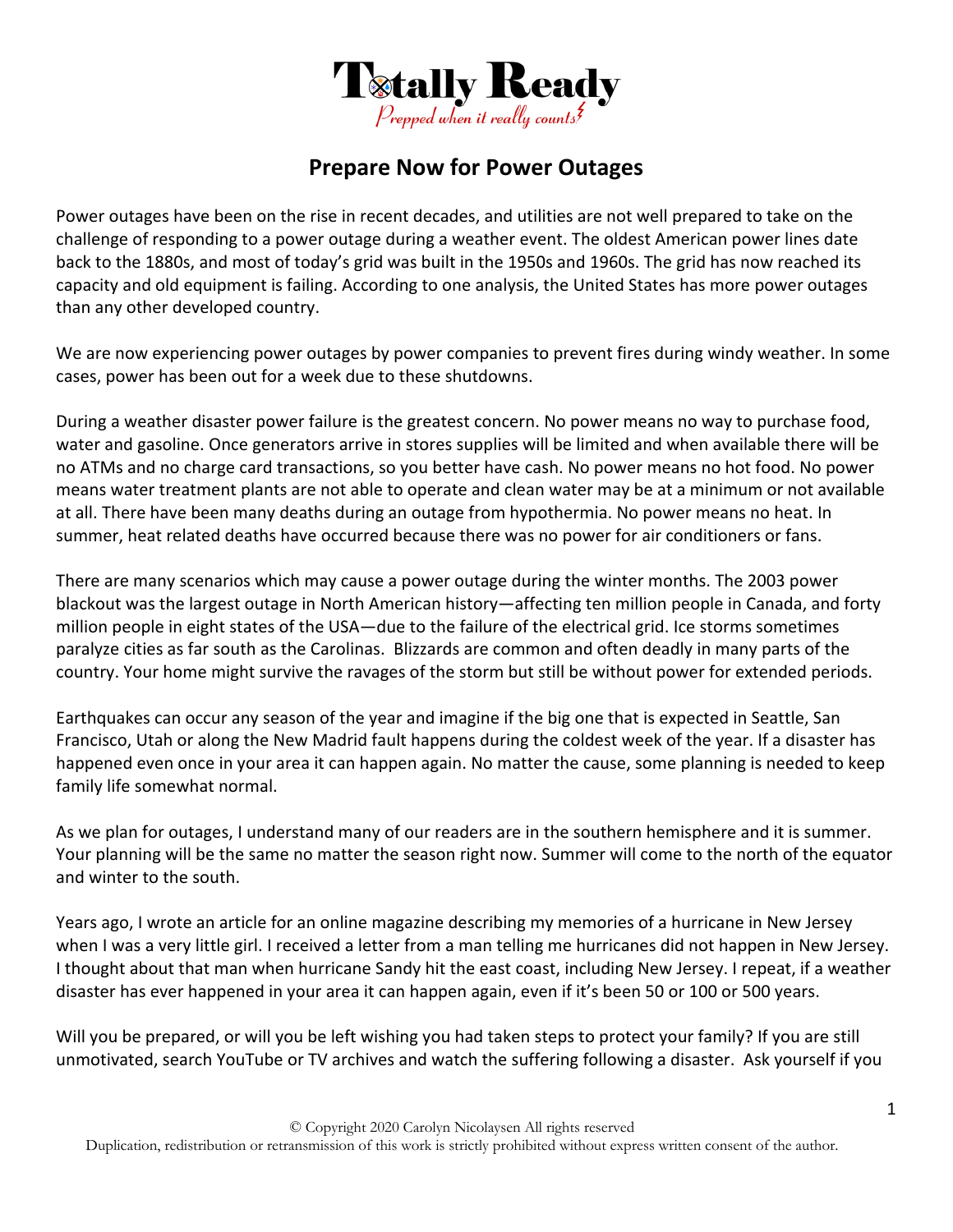

are willing for your family to face the same fate. Read and study the following suggestions and take steps now to prepare what you will need.

Prepare now for when power fails:

1. A radio: You should already have one in your five day kit. You will want to stay informed, so a radio is an absolute must. A hand crank/solar‐powered radio is a good choice, although it should be one that operates on batteries as well. Some radios are also available with a built‐in flashlight, which is also handy. After winding the crank for 30 seconds, the radio will play and the flashlight stay lit for a surprisingly long time. If you choose a battery‐powered radio, make sure you have batteries stored long term with the radio, but not in the radio. Also, be sure your radio has both AM and FM bands, since emergency broadcasts are limited and may be on either band in your area.

2. Lighting: Have several flashlights on hand, and again I recommend a solar/crank or battery‐operated flashlight. I do not recommend the flashlights that you shake. They have a very low beam of light and have to be shaken every 2‐3 minutes to maintain power. I have experimented with several brands and have been dissatisfied with all of them. I have not seen one I could recommend. Others have told me the same. Headlamp flashlights are great for hands free tasks such as bringing in firewood or taking out the trash at night.

Except for flashlights in regular service, store batteries separate from your flashlight. I recently had a battery explode in a flashlight completely destroying it. It literally had a meltdown. Usually, battery failure leads to leaked acid that destroys the flashlight or radio, rendering it useless when you need it.

For everyday safety, keep a flashlight next to every bed in the house in case of a nighttime emergency.

Lanterns used for camping are great for outages as they provide plenty of light and are great to set on a table for playing games, coloring or other stay sane activities.

Raid your 5‐day kits (for those new here 72 hours is not enough) for glow sticks. These are so much safer than candles. Simply snap and shake the glowstick and it glows for hours. Always purchase the white or yellow varieties for the brightest light. Glow sticks come in several sizes and will glow for 30 minutes to 12 hours. Be sure to check when purchasing that you have the 12-hour variety. These can be hung in restrooms and hallways as nightlights providing light all night long without running down batteries. Glow sticks can be hung around the neck of a child to quickly see them in a crowd or to check on them in the middle of the night.

Candles should be available for use during a power outage but should never be used after a natural disaster. Gas leaks occur frequently after destructive disasters and many, many homes and lives have been lost in fires caused by gas explosions from lighting a candle. Candles sold in glass jars or bottles, such as religious candles, are by far the safest to use in appropriate situations.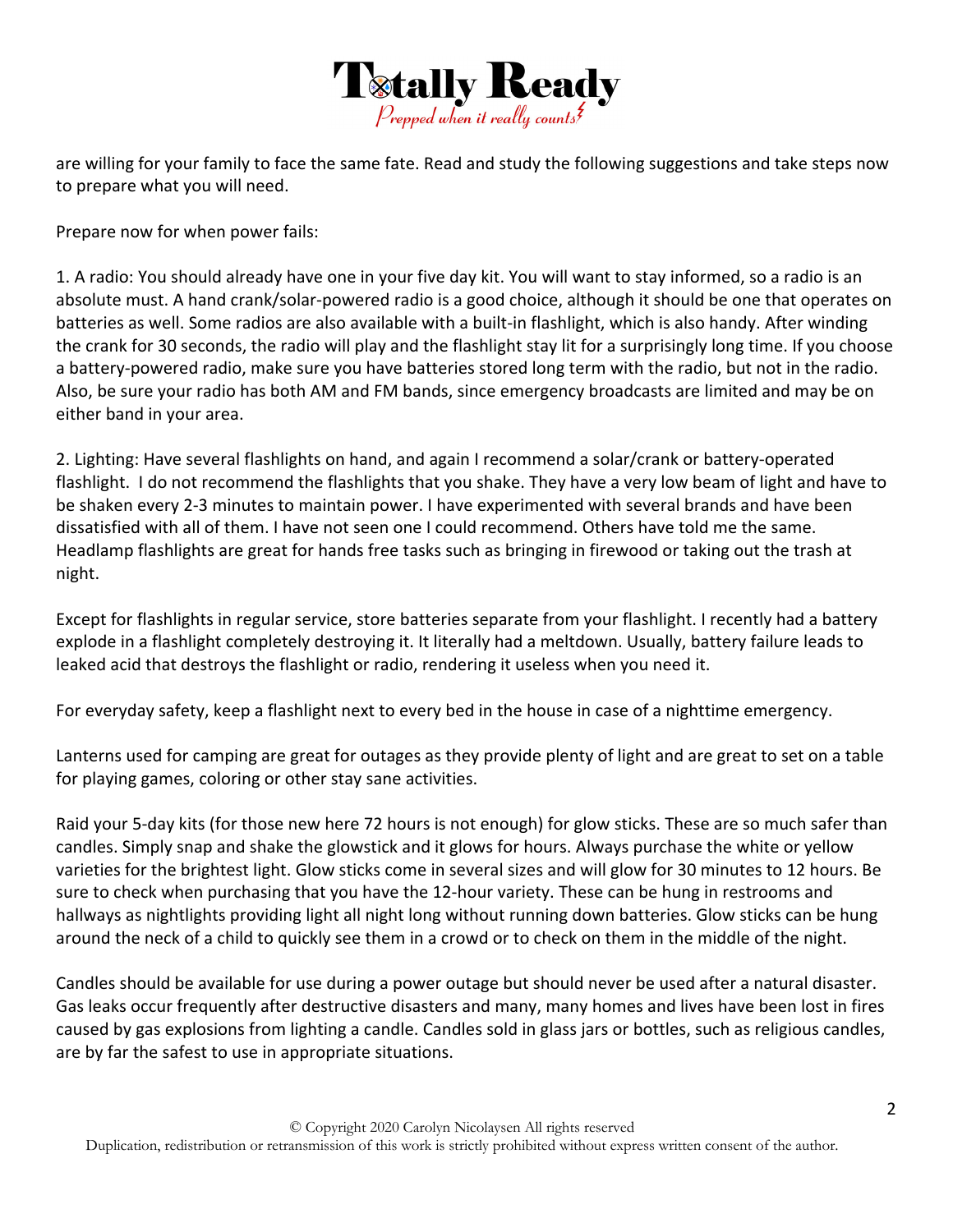

Don't forget about the battery powdered candles you have. Most are programmable and make great night nights without running down the batteries.

Outdoor solar landscape lights make great lighting indoors during the nighttime hours. Place them back outside during the day to recharge.

Inflatable LED lights are amazing and provide a bright enough light to read by.

3. Cooking: Plan for your emergency kitchen. This may include a barbeque grill, fire pit, camp stove, solar oven or your gas range. Each method will need additional preparation and caution. You will need charcoal, propane tanks, wood, aluminum foil, and special pots, pans and griddles.

Remember to NEVER use a barbeque in the house either for heat or for cooking. In an extreme emergency such as a blizzard, when there is no other option for heating food and water, place a barbeque in the garage, OPEN the garage door and remove the car before starting the grill, keeping the door open the entire time. You will need to cook in your down coat but you will keep your family safe from toxic fumes. You cannot use a household pan on an open fire or grill but a griddle will act like a frying pan if you are using either of these methods to cook.

For an extended outage eat the food in the freezer first. If your outage may be long, cook everything. Once cooked food will keep for a few days packed in snow or ice you chip from the yard. If your temperatures are below freezing place some small containers of water in the yard and wait for them to freeze. Once frozen place them in a cooler to keep food preserved.

Purchase long wooden matches which are the best to store as they are easier to use and burn longer when trying to light a fire or barbecue.

If there is no running water, you will not want to waste valuable stored water washing dishes. Use paper plates, cups, utensils, etc. Be sure to get paper, not Styrofoam so they can be burned if trash pick‐up is delayed or not happening. Store some liquid dish detergent for washing pots and other items used in cooking.

4. Water: If you have a well that supplies your water, it is extremely important that you have ample water stored. Even if you are on a water system you should be storing extra water. Water pipes can freeze, and if they do, turn off your water and do not attempt to unfreeze the pipes. Keep jugs of water stored for flushing toilets. You will also need water to prepare meals, water for pets, for cleaning, bathing and of course drinking. Most importantly, remember during winter you will want to drink warm drinks so make sure you have water stored that can be used for hot cocoa and other hot drinks. Consider purchasing a water purifier now. They make great Christmas gifts and come in many sizes from pitchers to three (or more) gallon tabletop models.

5. Store wet wipes and liquid hand sanitizer for cleaning hands and conserving water.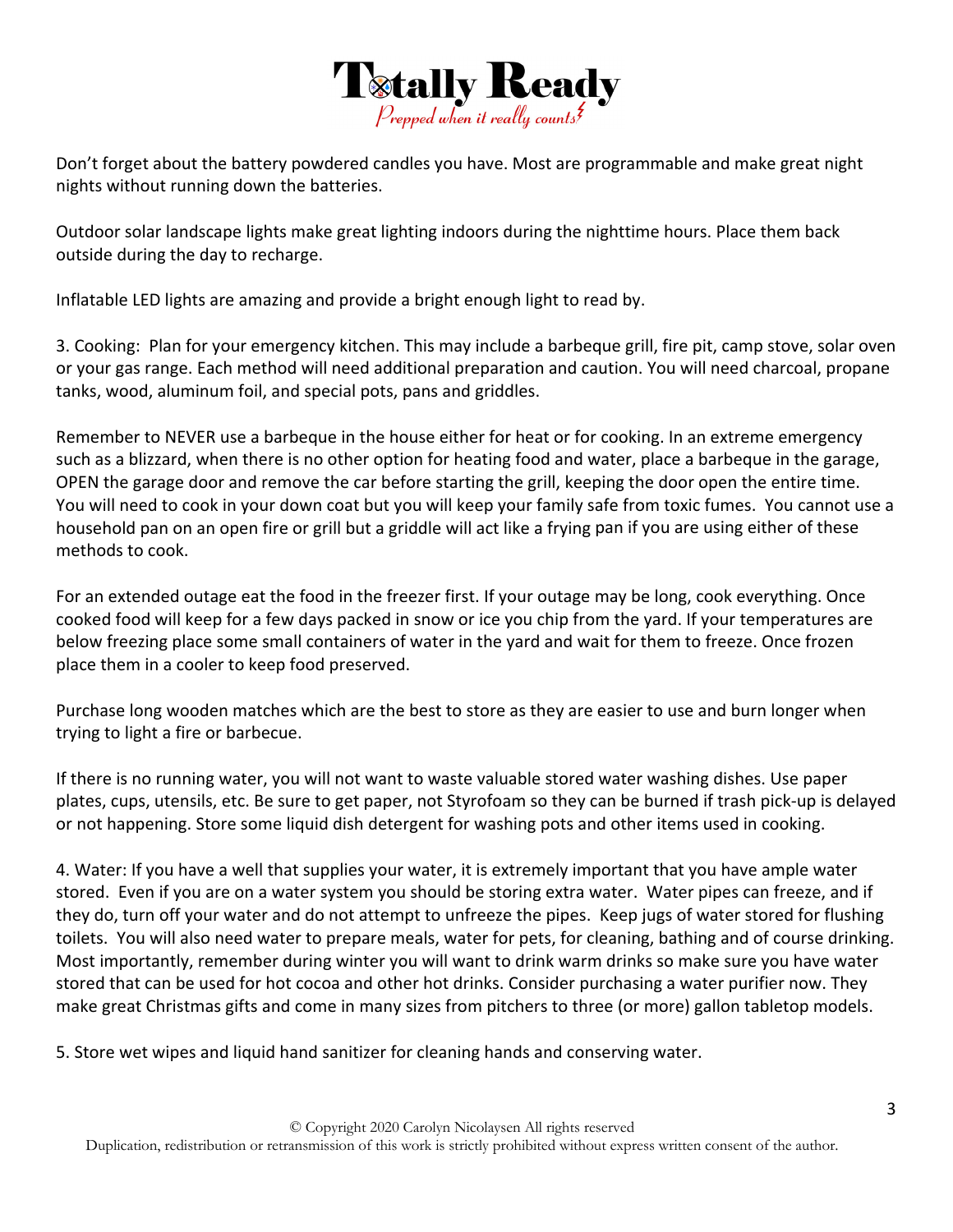

6. Food: Store canned foods to use during a power outage. They contain water or syrup which can help hydrate and they can be eaten cold if necessary. Never eat dehydrated or freeze‐dried foods without reconstituting them as this will cause dehydration and can lead to serious health problems.

Store a manual can opener. All the food in the world is no good if you can't get into it.

7. Fill the freezer: Always keep your freezer as full as possible. You do not need to invest in lots of meat, simply place plastic containers or resealable freezer bags filled with water, leaving a inch or two of air space for plastic containers, in the empty spaces in your freezer. This will preserve food longer and also provide safe drinking water when defrosted. As you add food to the freezer simply take the water out and use it.

8. Battery operated clock: During an emergency, time seems to crawl by. Move your clock to a common area where everyone can check the time. Every home should have at least one clock that is battery operated.

9. Fuel: To produce heat effectively, wood must be seasoned. This means it has dried for at least a year after being cut. These stockpiles of wood will disappear quickly. Acquire a supply of firewood now. Hardwoods such as madrone, eucalyptus, almond, oak, etc. are the best for heating. Pines, firs, spruce, and redwoods are softwoods and will burn cooler and more quickly, providing fewer coals and less heat. Store a little soft wood as it makes a great fire starter.

Consider how you are planning to cook during an outage and store the fuel necessary. For barbecues and fire pits, purchase charcoal or wood. Propane tanks are needed for some barbecues and camp stoves.

10. Batteries: Store extra batteries of various sizes for flashlights, radios, clocks, and tools. Inventory the items in your home and make a list of sizes and numbers of batteries needed for each item. And make sure you know where you have stored them.

11. Body warmers. Purchase the good ones, they will help keep you warm for up to 20 hours. You should have these in your Five‐Day Kits. If you don't, add them now.

12. Generators: If you can afford to purchase a generator, do it now. They will be gone in about 10 minutes after a natural disaster warning or after the earth stops quaking. If you cannot afford a generator, consider purchasing one with a relative or neighbor. Someone will have to house it and, of course, that is where neighbors, family, and friends will come in an emergency.

Store fuel for your generator. To store gasoline for an emergency generator it's important to follow simple safety rules. Fire codes typically restrict gas storage to no more than 25 gallons. Store the gas in approved containers of 5 gallons or less. Approved containers will include a label directly on the container confirming it meets specifications for portable containers for gasoline products. Never store gas in unapproved or glass containers. Fill the containers no more than 95 percent full to allow for expansion. Keep the container tightly capped. Store the container at least 50 ft. away from pilot lights and ignition sources such as a water heater,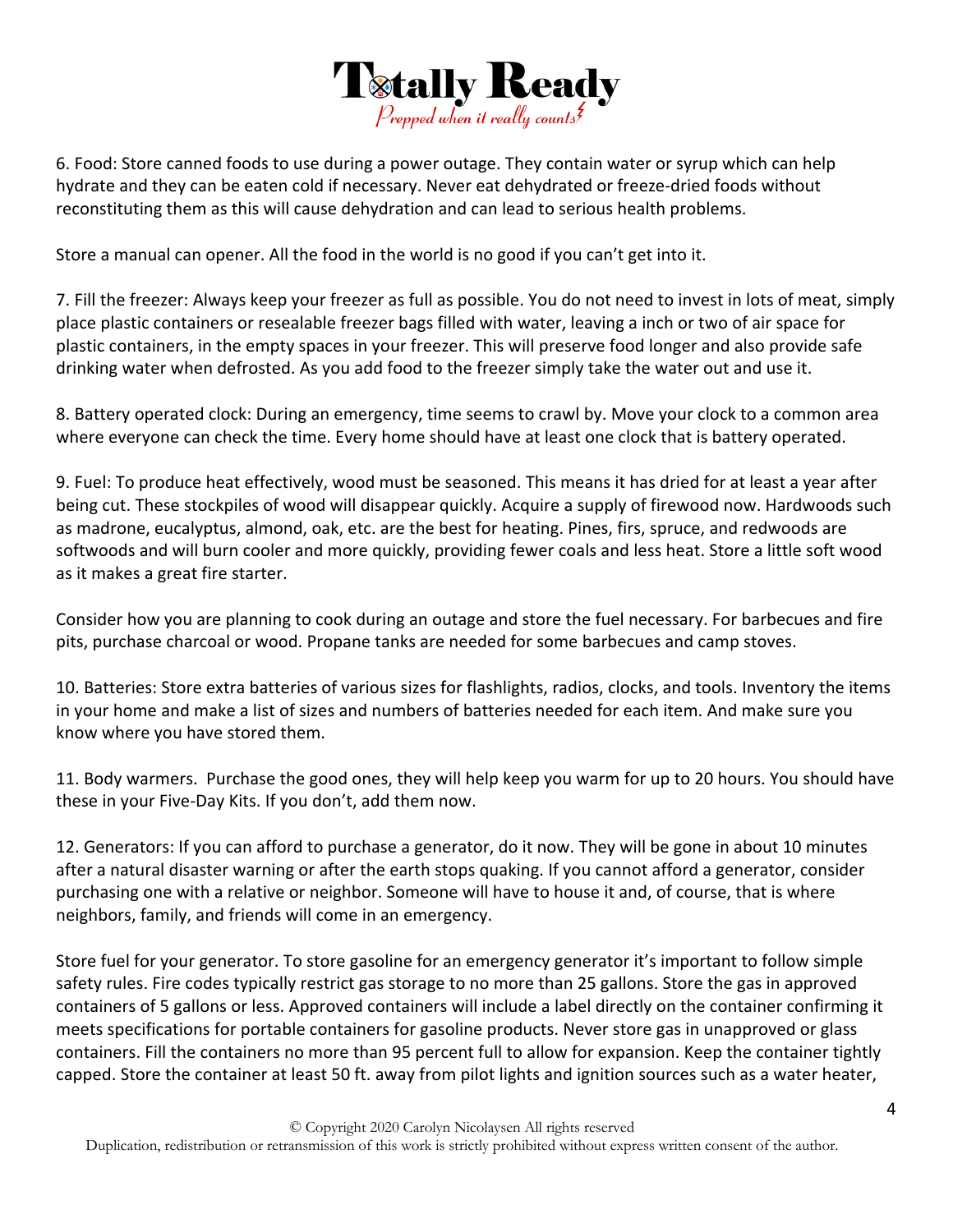

space heater, furnace or barbecue grill. If storing on concrete place a piece of wood under the container. Store out of reach of children. Store in a garage or shed and never in your home. Store out of direct sunlight. When storing gasoline always add a fuel stabilizer. Stabilizers prevent compounds and microbial growth from forming and degrading the gasoline. A stabilizer will allow you to store the gasoline for a year before rotating it.

Propane generators are amazing and run on the same tanks as a barbecue grill.

13. Heat: If you don't already have one, purchase a tent. During a winter outage bring in your tent and set it up in the room of your home that you are using as the "warm" room. Play games in the tent during the day and sleep in it at night. During a summer outage a tent in the yard may be cooler for sleeping than in the house.

You can make a paint can heater. You will find directions on the Totally Ready Facebook page. These are inexpensive and easy to make and a great gift for those you are helping prepare.

14. Screen door: Have you seen the screen door held on by magnets? These can be life savers during a summer outage. Place them on doors which will catch breezes cooling your home.

15. Mylar blankets: Speaking of cooling your home, in hot weather place mylar blankets on all windows and doors which receive direct sunlight. You will be amazed how much these will reduce the heat in your home. They are inexpensive and work wonders. Stock up.

16. Fire extinguisher: The fire department will be busy during an outage and fires can happen any time, even a barbecue or firepit can get out of control.

17. Cash in small denominations: No ATM machines will be working, and most credit cards sales are unavailable during an outage.

18. Large plastic trash bags: Garbage bags for all those paper plates, etc. Trash pickup may not be available or may be delayed.

19. Laundry: Have you made a bucket washing machine? If you have not, get the parts so you can make it when needed. Don't forget the rope and clothes pins for drying. Get directions on the Totally Ready Facebook page.

20. Medications: If you use medication that requires refrigeration, most can be kept in a closed refrigerator for several hours without a problem. If unsure, check with your physician or pharmacist. If you have these medications it is very important to purchase a generator or a cooler that can be plugged into the cigarette lighter in the car.